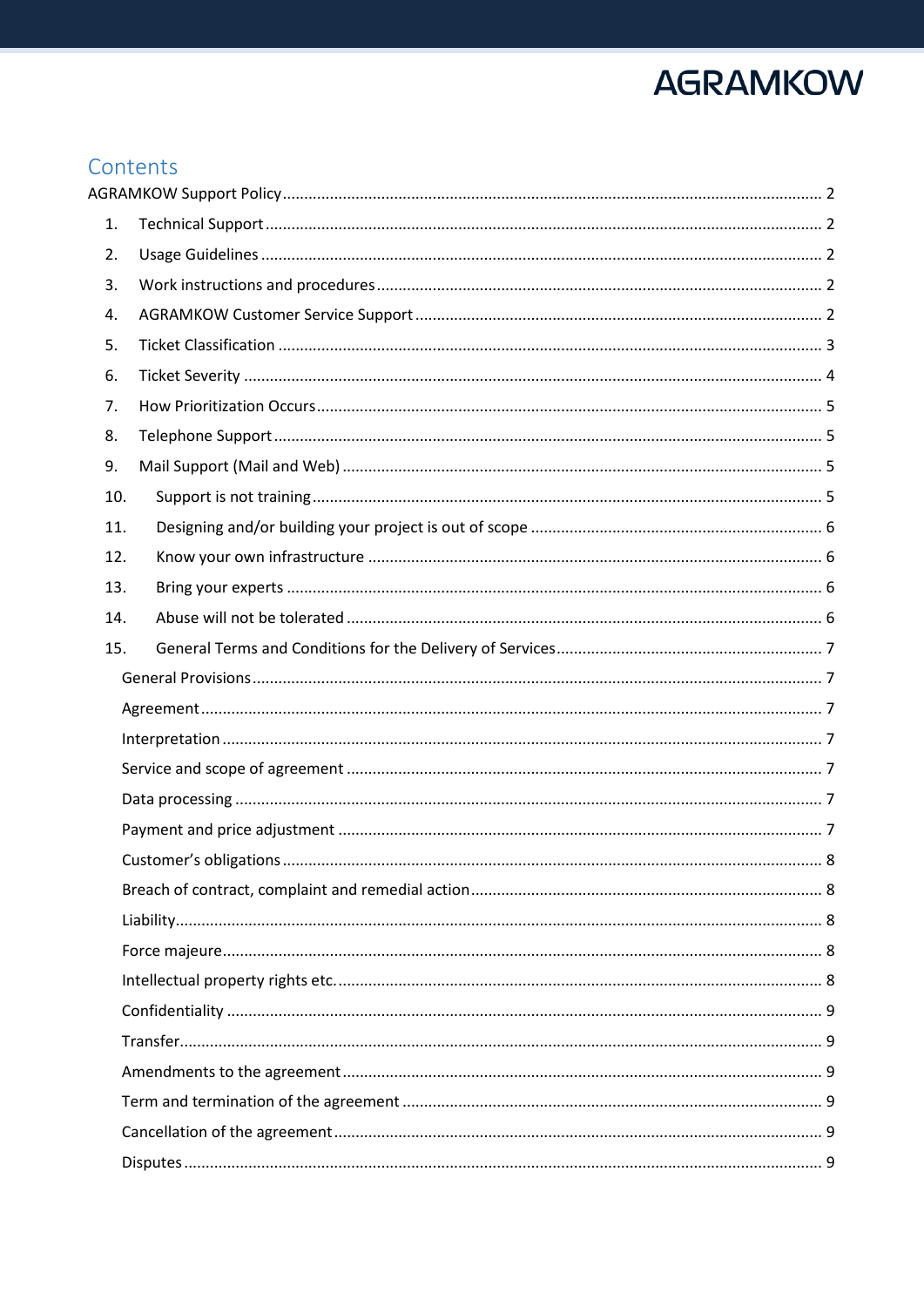

Page **2** of **3**

## <span id="page-1-0"></span>AGRAMKOW Support Policy

**Policy effective May 1, 2021**

AGRAMKOW is committed to providing our customers with high-quality product support. To ensure that your experience with our support system is consistent and effective, we provide the following support policy. AGRAMKOW reserves the right to alter this support policy at any time.

## <span id="page-1-1"></span>1. Technical Support

At AGRAMKOW, we want to deliver the best support experience possible. Our support will help to troubleshoot problems, provide advice on best practices, and get you back on track fast and reliable. We will spend the amount of time necessary to help you with your inquires and there is no limit to how much you can use our support systems. However, our support is not an infinite resource and we do adhere to some rules to prevent abuse of the system in order to deliver fair access to our support for all our customers.

## <span id="page-1-2"></span>2. Usage Guidelines

The following guidelines and principles must be observed and understood to get the best experience when interacting with the AGRAMKOW support team.

## <span id="page-1-3"></span>3. Work instructions and procedures

The delivery of the support services is ensured through AGRAMKOW's standardized work instructions and procedures

## <span id="page-1-4"></span>4. AGRAMKOW Customer Service Support

Our Customer Service Support team will be available for support Monday – Thursday 08:00 – 16:00 and Friday 08:00 – 14:30 for our customers (the opening hours are applicable for the local offices).

AGRAKMOW Customer Service Support can include help via web, phone, email, and remote access to resolve technical issues as well as any problems that have arisen in connection with the use of AGRAKMOW's solutions. The support depends on the Support Plan contractual agreed with the Customer.

### **AGRAMKOW's responsibilities:**

- To provide support in troubleshooting and to provide answers to questions related to AGRAMKOW solutions.
- To maintain a log of reported errors.
- To provide information about Updates via release notes, e.g. via email or other electronic media, which is important for the use of the System and which has an impact on operational stability.
- To respond in relation to contractual agreed service levels.

### **The Customer's responsibilities:**

- To make personnel available to AGRAMKOW with the right level of authority, competencies and communication skills (e.g. network administrator, Service responsible etc.).
- To give AGRAMKOW Customer Service Support access to the Customer's IT infrastructure, the Software Components etc. provided by AGRAMKOW so that work can be performed 'remotely'.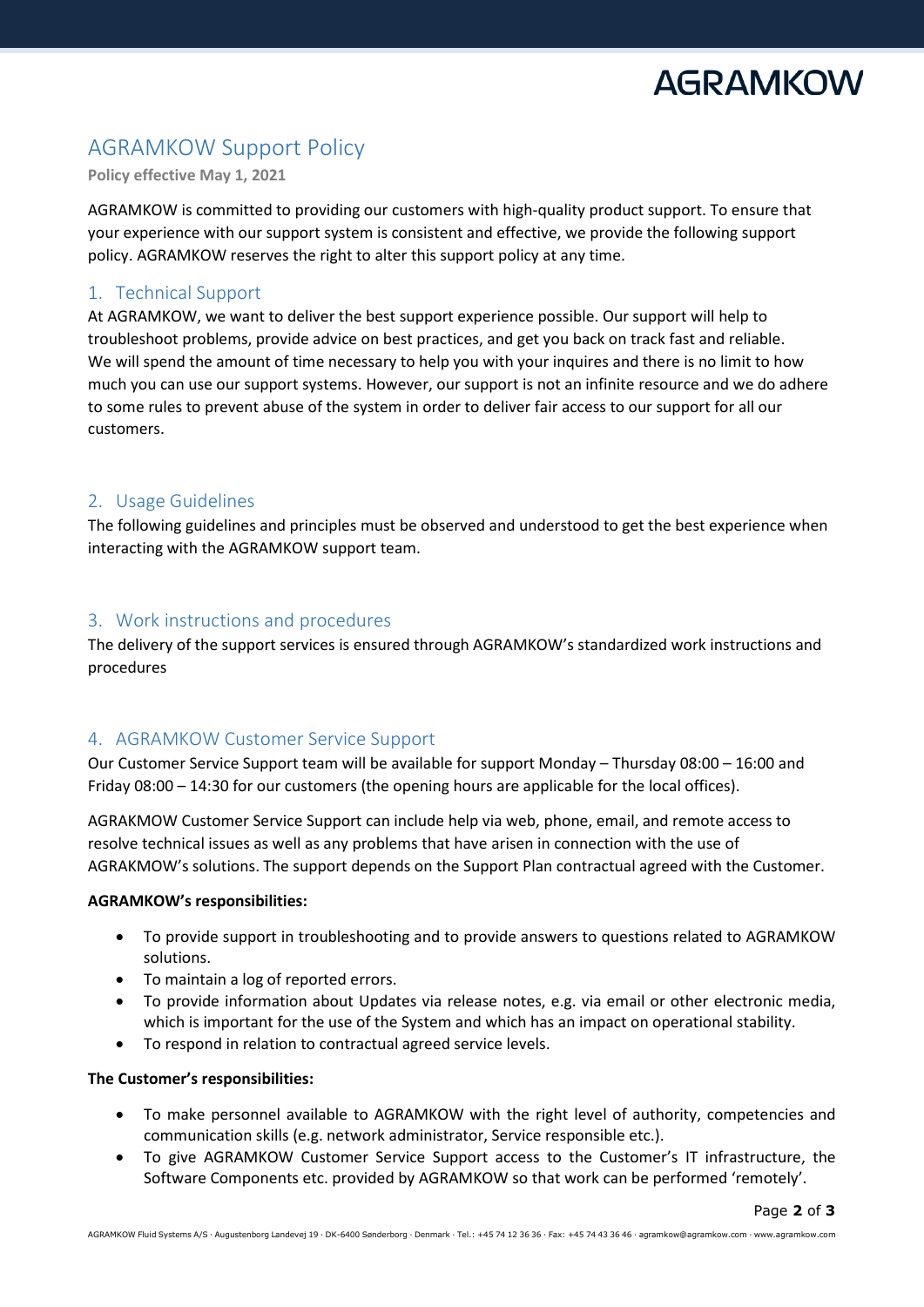

- Provide necessary third-party licenses and permissions, if these are required to work on the Customer's IT infrastructure.
- The Customer carries all communications and operating costs associated with the System as example, own IT, Internet, telecommunications, and subscriptions

### **Other**:

• If any third party, the Customer or persons/companies acting on behalf of the Customer are the direct or indirect cause of errors in AGRAMKOW solution, AGRAMKOW reserves the right to invoice the Customer for the additional time spent/additional costs resulting from this. AGRAMKOW is obligated to inform the Customer of the additional time spent/additional costs within a reasonable time after AGRAMKOW has become aware of this.

## <span id="page-2-0"></span>5. Ticket Classification

AGRAMKOW Customer Service Support uses a three-category classification system for every ticket that is submitted: Problem, Support and Consultative.

Problem: This classification covers reported issues that represent an actual problem with the functionality of a product. Examples being:

- Functionality that has been working but has stopped, and with no clear work-around/changes that can mitigate it.
- An upgrade resulting in changes causing unexpected behavior or functionality
- The product cannot be used in a documented manner

Support: Items that fall under this classification can be more commonly understood as "how-to" kinds of questions.

- Is unaware of or has questions to how to operate functions. This is not training but simple support to help the customer going (see sectio[n 10](#page-4-3) [Support is not training\)](#page-4-3).
- Unsure of the best way to approach a problem
- Data is not exactly what is expected

Consultative: These are customer requests where AGRAMKOW Service Organization will deliver a standard or customized service to the customer. These will be invoiced the customer according to AGRAMKOW pricelist. Examples could be:

- Training classroom/on-site/virtual
- Analytical support
- Delivery of services within the responsibility of the customer (e.g., outsourcing of customer functions)

This classification system is one of the things used to determine the prioritization of submitted support tickets. The main goal of AGRAMKOW Customer Service Support is to provide prompt, high-quality support to our customers who are experiencing serious problems with their products and/or installations. For this reason, Problem issues are prioritized and handled in an order that's determined by the level of contractual support plan that covers the installation in question.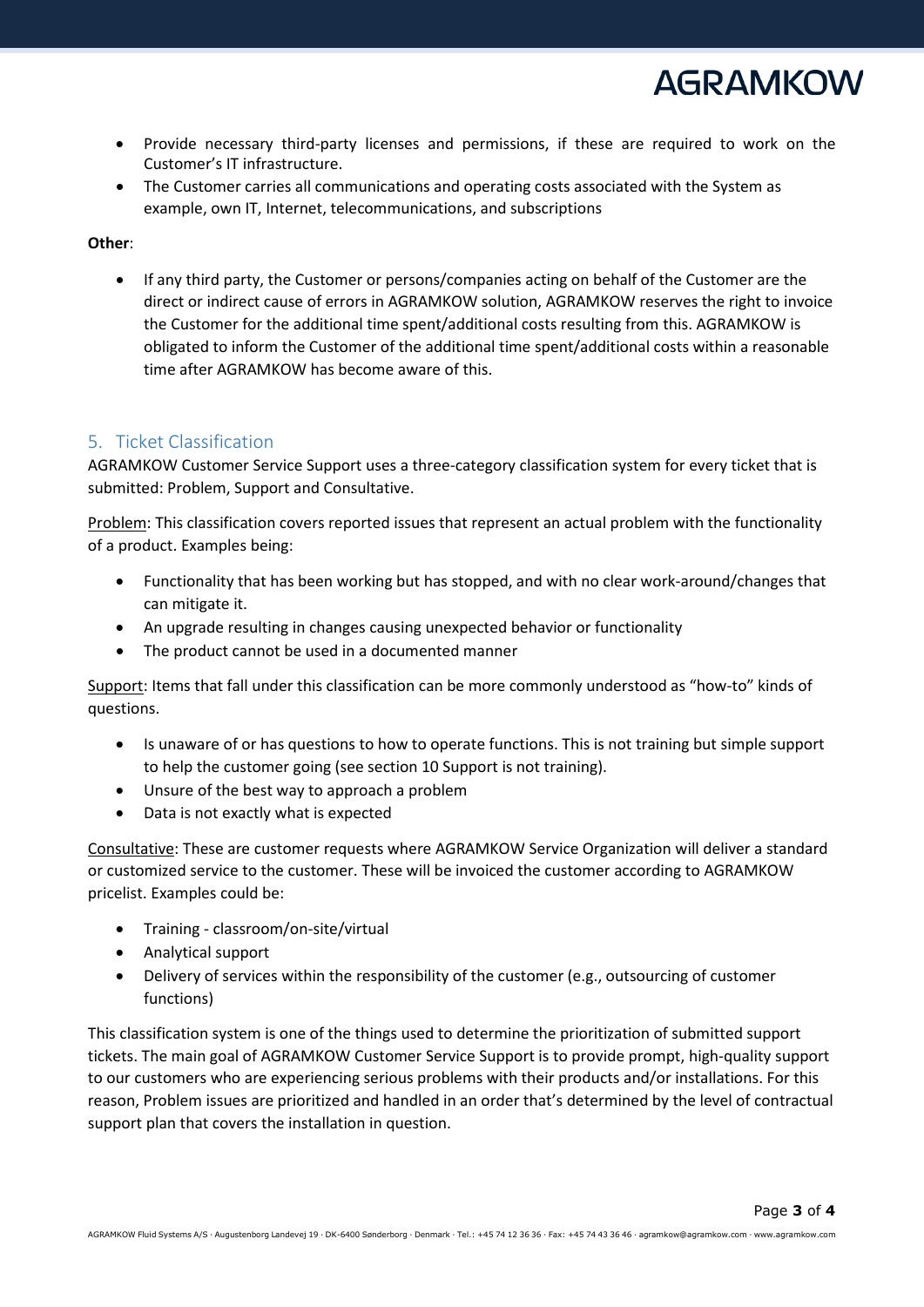

## <span id="page-3-0"></span>6. Ticket Severity

Along with the classification structure, we also use a ticket severity metric to help determine how Problem tickets are prioritized within the support queue. There are four levels of ticket severity into which all incoming support tickets are categorized.

All inquiries to the AGRAMKOW Customer Service Support are registered on receipt. Categorization and handling will take place within the support opening hours in accordance with the following:

| <b>Level</b> | <b>Category</b>           | <b>Description</b>                                                                                                                                                                       |
|--------------|---------------------------|------------------------------------------------------------------------------------------------------------------------------------------------------------------------------------------|
| $1-A$        | <b>Critical errors</b>    | An error that causes the System to stop and leads to a risk of data loss, or<br>production has stopped.                                                                                  |
|              |                           | Example:                                                                                                                                                                                 |
|              |                           | Multiple business-critical applications are unavailable<br>$\bullet$<br>One business-critical application is unavailable for a long time with no<br>$\bullet$<br>predicted recovery time |
|              |                           | Central products have stopped causing the production line is not running<br>$\bullet$<br>and there are no work-around                                                                    |
| $2 - B$      | Serious error             | An error that causes functions, which are important to the System and which<br>are time-consuming or resource-intensive to bypass to stop working as<br>intended.                        |
|              |                           | Example:                                                                                                                                                                                 |
|              |                           | Total breakdown of a business-critical application or products with<br>$\bullet$<br>essential and critical impact on business processes/production                                       |
|              |                           | Business-critical application is extensively affected a work-around can<br>$\bullet$<br>mitigate the problem but is time-consuming or resource-intensive to do                           |
| $3-C$        | Non-serious<br>error      | An error that leads to non-critical functions not working correctly and which<br>the user can bypass.                                                                                    |
|              |                           | Example:                                                                                                                                                                                 |
|              |                           | Partial failure of a business-critical application or complete failure of a<br>$\bullet$<br>non-business-critical application.                                                           |
|              |                           | Minimal disruption or deterioration of the Service Delivery with minor<br>$\bullet$<br>impact on affected user(s) or business operations.                                                |
| $4-D$        | Request for<br>assistance | The Customer requests guidance regarding the use of the Components<br>delivered which is unrelated to errors.                                                                            |

The assignment of severity to tickets occurs during the first communication with AGRAMKOW Customer Service Support at the time of ticket submission when submitted by phone. If a ticket is submitted via AGRAMKOW web portal, we will attempt to assign an accurate severity based on the supplied information.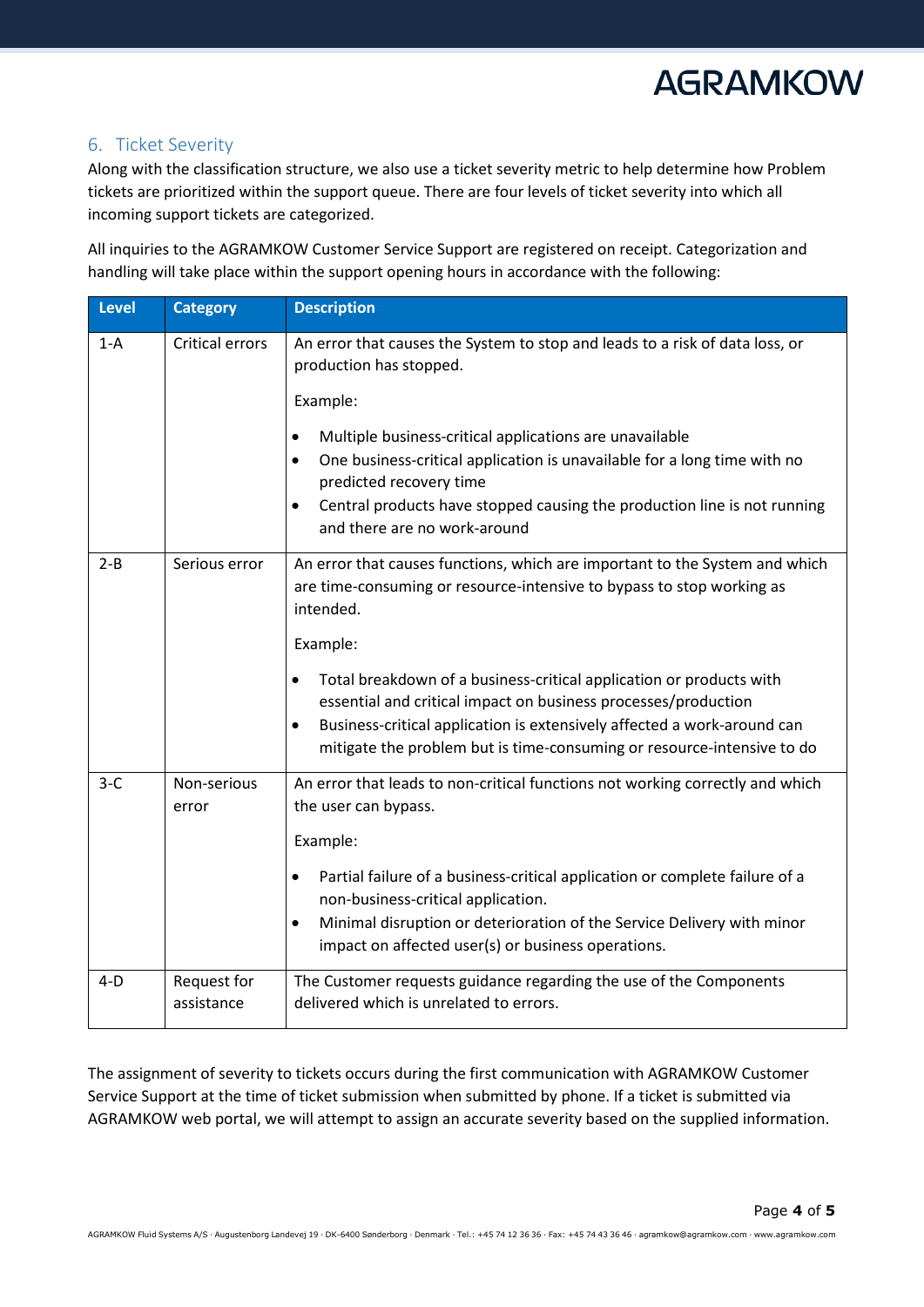

## <span id="page-4-0"></span>7. How Prioritization Occurs

Tickets are prioritized within the support system by taking into account Ticket Classification, Ticket Severity and Last Response Time (amount of time since last customer inquiry). Ticket Classification is first used to deprioritize tickets of a consultative nature. The remaining tickets are then sorted be actively handled by the AGRAMKOW Customer Service Support staff.

## <span id="page-4-1"></span>8. Telephone Support

AGRAMKOW Customer Service Support via telephone is available for all our customers regardless of they will be invoiced by the hour (please make sure to have a PO number ready) or they have a support agreement with AGRAMKOW (please contact AGRAMKOW for further dialog about our different support plans). Our telephone support is often enhanced by the use of TeamViewer, which lets our Service Engineers actually see your issue live over the Internet, reducing incident resolution times to a minimum.

AGRAMKOW's regional Customer Service Support can be reached by calling:

- EMEA: +45 74 12 35 35 or
- +45 20 69 86 81
- North America: +1 864 520 1666
- South America: +55 19 3816 0087
- APAC: +65 6275 0020

## <span id="page-4-2"></span>9. Mail Support (Mail and Web)

AGRAMKOW will offer product support via email and/or support web portal under Essential and Premium support plan (see 15 Policies Payment and Pricing).

AGRAMKOW's regional Customer Service Support can be reached via mail:

- EMEA: [support@agramkow.com](mailto:support@agramkow.com)
- North America: [support.agna@agramkow.com](mailto:support.agna@agramkow.com)
- South America: [support.agsa@agramkow.com](mailto:support.agsa@agramkow.com)
- APAC: [support.apac@agramkow.com](mailto:support.apac@agramkow.com)

## <span id="page-4-3"></span>10. Support is not training

While our support staff often offer tips and advice in the course of troubleshooting, we, unfortunately, cannot offer ongoing consultative training as part of a normal support plan.

We do however offer many different types of training and would gladly assist you with one of our standard training sessions or a customized training session adjusted to your exacta needs. We can also offer you a webinar with training of your choice. Furthermore, AGRAMKOW solutions come with a user manual which is an excellent reference with a wealth of information where you can find help in many situations.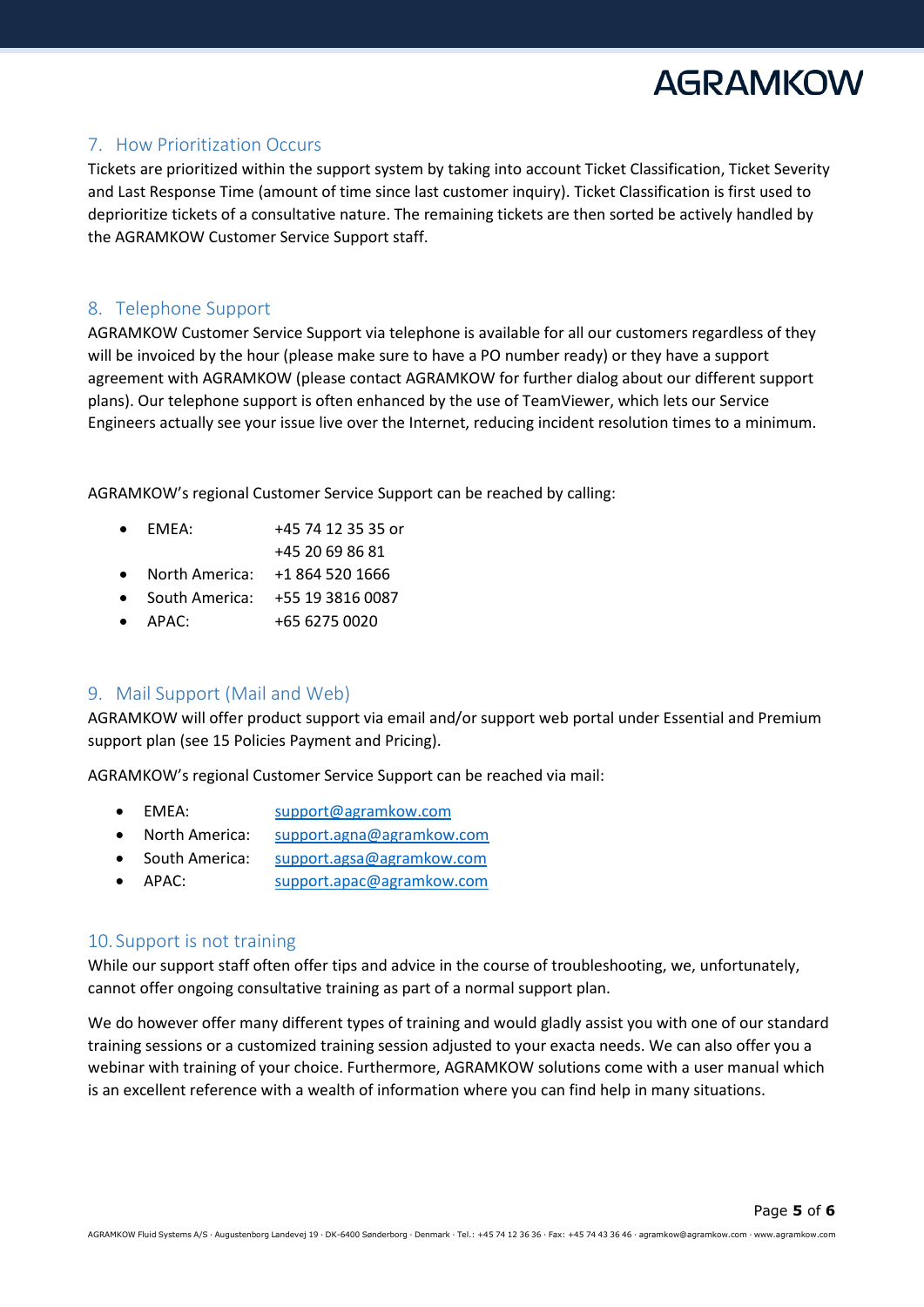## <span id="page-5-0"></span>11.Designing and/or building your project is out of scope

While our support staff will be happy to help you when you encounter a technical problem or point you in the right direction if you get stuck, they cannot offer substantive design or implementation guidance, or consulting. While we make our software and products as easy to use as possible, it still requires technical expertise in many different areas. To be successful with our solutions a certain level of expertise is needed and if you need help operating or interfacing with AGRAMKOW solutions please contact your local sales office to discuss support options.

### <span id="page-5-1"></span>12. Know your own infrastructure

AGRAMKOW solutions are installed in wide variety of factories, systems and platforms, both physical and virtual. Even though our Customer Support Engineers are the experts in troubleshooting AGRAMKOW's solutions no matter where and how they are installed – their support is limited to troubleshooting our solutions and not the entire infrastructure it connects to. Troubleshooting or configuring external systems like databases, firewalls, load balancers, networking devices, virtualization, cloud infrastructure, etc., is outside the scope of our support.

### <span id="page-5-2"></span>13.Bring your experts

When opening up a support ticket\*, it is important to have the experts on your systems available. Our support experience is an interactive one, where we will help troubleshoot live on your system if possible. In order to expedite the process, make sure you have the experts in relevant systems available for the troubleshooting process so that nothing is a "black box."

\* Support ticket is referring to your reported issue where a case with a ticket number is created in our customer service management system

## <span id="page-5-3"></span>14.Abuse will not be tolerated

We understand that many situations that require support are stressful, high-pressure, time-sensitive, costly, and intense. That said, we take any kind of abuse of our Customer Service Support team very seriously. We will take immediate action against anyone who uses aggressive or harsh language, threatens, demeans, or otherwise engages in unprofessional behavior towards AGRAMKOW employees.

In order to ensure that support remains as available as possible, we take care to monitor tickets for potential violation of these principles. To do this, we track a wide range of metrics and will work with customers who are routinely not following the principles laid out above. As a result, we may send you usage updates from time to time, give you gentle reminders, or, in more severe cases, be forced to deprioritize your tickets in the support queue. In the most extreme circumstances, we reserve the right to unilaterally suspend or terminate access to AGRAMKOW Customer Service Support for any individual that is violating the above guidelines.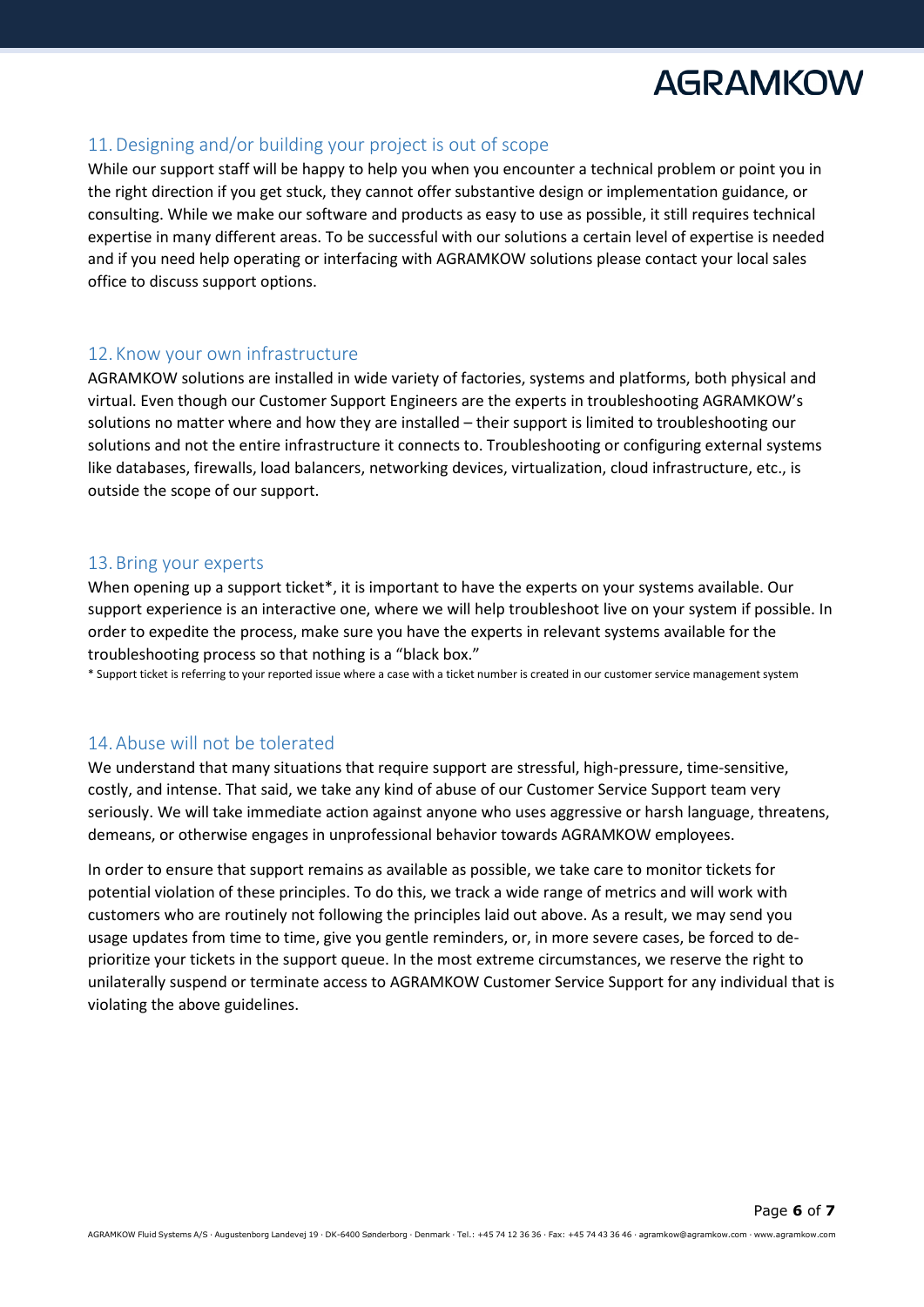Page **7** of **8**

## <span id="page-6-0"></span>15.General Terms and Conditions for the Delivery of Services

#### <span id="page-6-1"></span>General Provisions

- 1.1 Unless otherwise agreed in writing between the Customer and Agramkow, the following general terms and conditions shall apply to Agramkow's delivery of services to the Customer.
- 1.2 The Customer's general conditions, customary practices etc., if any, shall not apply unless such conditions have been accepted in writing by Agramkow.

#### <span id="page-6-2"></span>Agreement

- 1.3 Any agreement shall consist of:
	- (i) an agreement indicating the parties to the agreement, the overall purpose of the agreement and the documents comprised by the agreement,
	- (ii) a number of appendices specifying the service, prices etc., and
	- (iii) these General Terms and Conditions for the Delivery of Services.

#### <span id="page-6-3"></span>Interpretation

1.4 The agreement, any individual terms and these General Terms and Conditions for the Delivery of Services shall be interpreted together as mutually supplementary. In the event of any discrepancies between the documents comprised by the agreement, these shall be interpreted according to the order of priority indicated in Clause 2 above; however, such that individually agreed terms shall always take precedence over standard terms.

#### <span id="page-6-4"></span>Service and scope of agreement

- 1.5 Agramkow shall deliver the service in accordance with the agreement. To the extent that the agreement does not provide sufficient instructions, the work shall be performed in a technically correct manner.
- 1.6 Any additional products, e.g. new technical units, acquired by the Customer from Agramkow after the conclusion of the agreement shall automatically be comprised by the agreement. Agramkow shall be entitled to increase the service charge as a result thereof.
- 1.7 Agramkow can demand changes to the nature, scope and time of delivery of the agreed service where such change is a consequence of new statutory requirements or amended public regulation. Agramkow shall be entitled to increase the service charge where such changes have a price-raising effect on the delivery of the service.
- 1.8 The service shall not comprise any remedying of damage caused by incorrect use of Agramkow's products, repairs carried out by parties other than Agramkow, negligence on the part of the Customer or a third party or any other circumstances which cannot be attributed to ordinary use of the products.
- 1.9 The service shall not comprise any work in relation to third-party products, including installation as well as service and maintenance of such products.
- 1.10 Agramkow shall not establish direct contact with nor carry out work on behalf of consumers unless otherwise agreed separately with the Customer.

#### <span id="page-6-5"></span>Data processing

- 1.11 In some cases Agramkow processes information about the Customer's customers in connection with the performance of the work.
- 1.12 Where this is the case, Agramkow acts as Data Processor, and acts only on instructions from the Customer. Agramkow shall implement appropriate technical and organisational security measures to protect the data against accidental or unlawful destruction, loss or alteration and against unauthorised disclosure, abuse or other processing in violation of applicable law on processing of personal data.
- 1.13 Upon the Customer's request, Agramkow shall provide the Customer with sufficient information to enable the Customer to ensure that the technical and organisational security measures mentioned above have been implemented.

#### <span id="page-6-6"></span>Payment and price adjustment

- 1.14 Payment shall be effected before the end of the agreed time for payment. In the event of late payment, interest shall accrue at a rate of two per cent (2%) per month.
- 1.15 Where the Customer disagrees with Agramkow on the size or the due date of the payment, the Customer shall raise an objection thereto without undue delay as such objection shall otherwise be forfeited. The uncontested part of the claim shall be paid irrespective of any objection.
- 1.16 Agramkow shall be entitled to adjust the service charge once a year, the first such adjustment coming into effect one (1) year at the earliest after the commencement of the agreement, by an amount corresponding to the increase in the net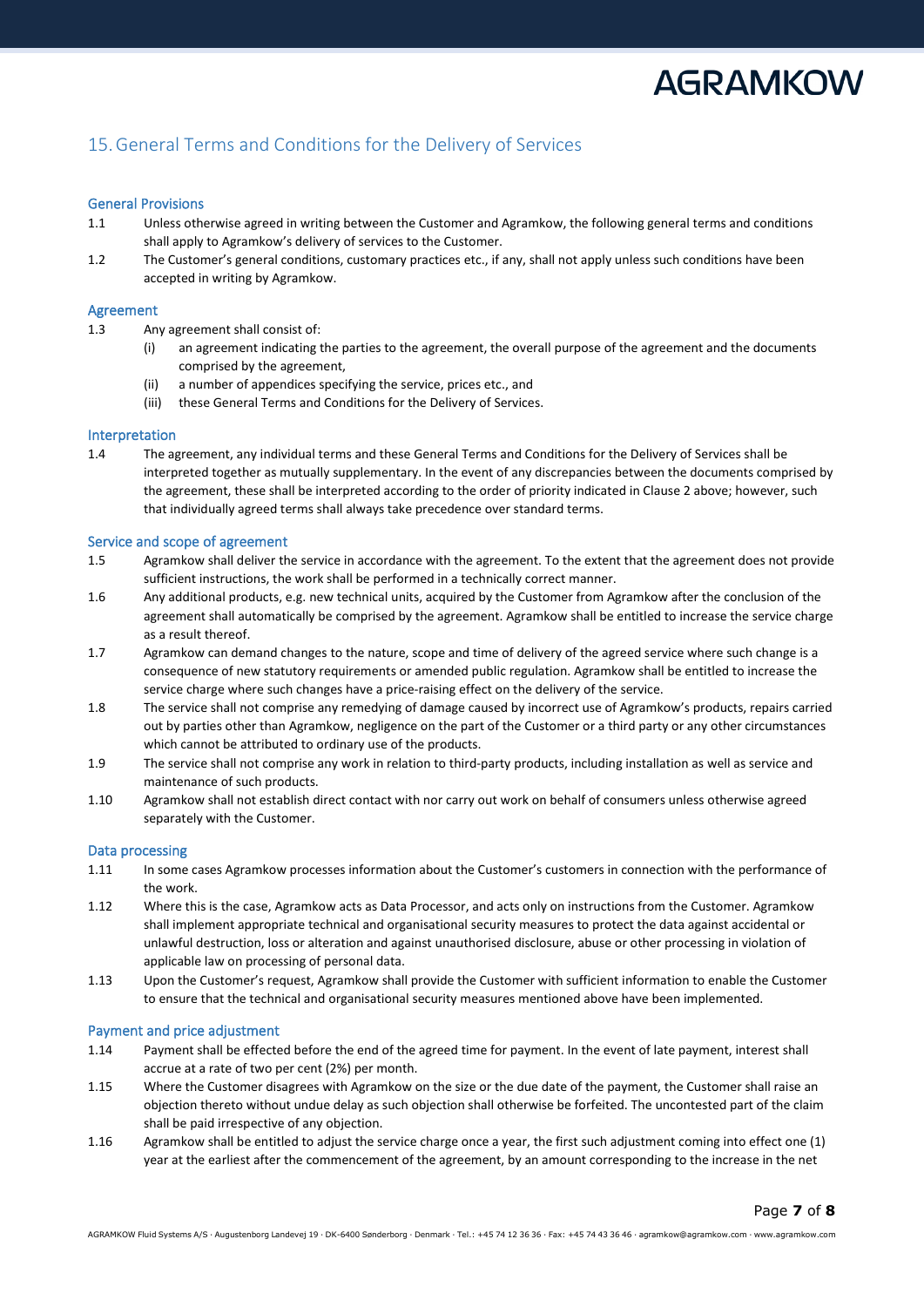Page **8** of **9**

price index relative to the net price index at the time of the conclusion of the agreement or to the latest price adjustment implemented, respectively.

- 1.17 In the event of an increase in Agramkow's total expenses as a consequence of outside changes in the cost level, Agramkow shall furthermore be entitled to adjust the service charge proportionately corresponding to the increase in the cost level.
- 1.18 Any travel expenses incurred by Agramkow, including travelling time spent, which are not included in the service charge shall be invoiced separately to the Customer.
- 1.19 Any expenses incurred by Agramkow as a consequence of the Customer implementing modifications/adjustments in the Customer's or a third party's system which necessitate modifications/adjustments in Agramkow's system shall be invoiced separately to the Customer.

#### <span id="page-7-0"></span>Customer's obligations

- 1.20 The Customer shall comply with Agramkow's instructions concerning equipment delivered by Agramkow, including but not limited to instructions in manuals etc. as regards operation, maintenance and repair.
- 1.21 The Customer shall grant Agramkow full and unrestricted access to performing the service. Agramkow shall at any time have the right to demand access to inspecting any equipment etc. delivered by Agramkow, including with a view to determining and remedying the cause of a fault report. Where it is established that the Customer's maintenance, use or other activity is not carried out correctly, the Customer shall immediately comply with Agramkow's instructions thereon.
- 1.22 A contact person for the Customer shall be available and present when the service is performed at the Customer.

#### <span id="page-7-1"></span>Breach of contract, complaint and remedial action

- 1.23 Where the service has not been performed in accordance with the agreement without this being attributable to the Customer's affairs or other circumstances for which the Customer bears the risk, this shall be deemed a breach on the part of Agramkow.
- 1.24 In the event of payment not being affected by the Customer on time or where the Customer fails to fulfil its obligation to contribute to Agramkow's ability to deliver the right service, this shall be deemed a breach on the part of the Customer.
- 1.25 Where a party wishes to claim breach of contract, such party shall notify the other party thereof without undue delay after the time when the breach was or ought to have been discovered.
- 1.26 If remedial action, additional delivery or replacement delivery can take place without material delay and without any other major inconvenience for the Customer, Agramkow shall have the right to take such action.

#### <span id="page-7-2"></span>Liability

- 1.27 Agramkow shall not be liable for any operating loss, loss of profit or other indirect loss sustained by the Customer as a result of delayed or non-conforming delivery of services in accordance with the agreement.
- 1.28 In addition, Agramkow shall not be liable for the Customer's loss of data as a result of breakdowns or similar, and Agramkow shall also not be liable for the Customer's IT equipment such as hardware, software, networks and firewalls used for connection to the operations server.
- 1.29 Agramkow's total liability under the agreement shall not exceed an amount corresponding to the annual service charge.

#### <span id="page-7-3"></span>Force majeure

- 1.30 Agramkow shall not be liable in damages for any non-performance of its obligations, including delays and/or nonconformities, where such non-performance is attributable to circumstances beyond Agramkow's control, including but not limited to industrial disputes (including global and local strikes and/or lockouts), fires, wars, uprisings, civil unrest, acts of terrorism, natural disasters, currency restrictions, any impact of computer viruses, worms or similar, attachment, import and/or export bans, breakdowns of or disruptions in public means of communication, supply or transport, including breakdowns of or disruptions in the public electricity supply, as well as any similar conditions affecting a subsupplier's performance vis-à-vis Agramkow.
- 1.31 Force majeure shall also exist where circumstances as described in Clause 1.30 entail that Agramkow can only perform its obligations by incurring a disproportionate financial burden. Lack of funds shall not constitute force majeure.
- 1.32 In the event that the circumstance in question has prevented Agramkow from fulfilling significant parts of its obligations under the agreement for a period of more than one (1) month, the Customer shall be entitled to terminate the agreement by giving fourteen (14) days' written notice for expiry at the end of a month.

#### <span id="page-7-4"></span>Intellectual property rights etc.

1.33 Unless otherwise expressly agreed, all rights attaching to the deliveries, including trademarks, copyrights and design rights, shall belong to Agramkow.